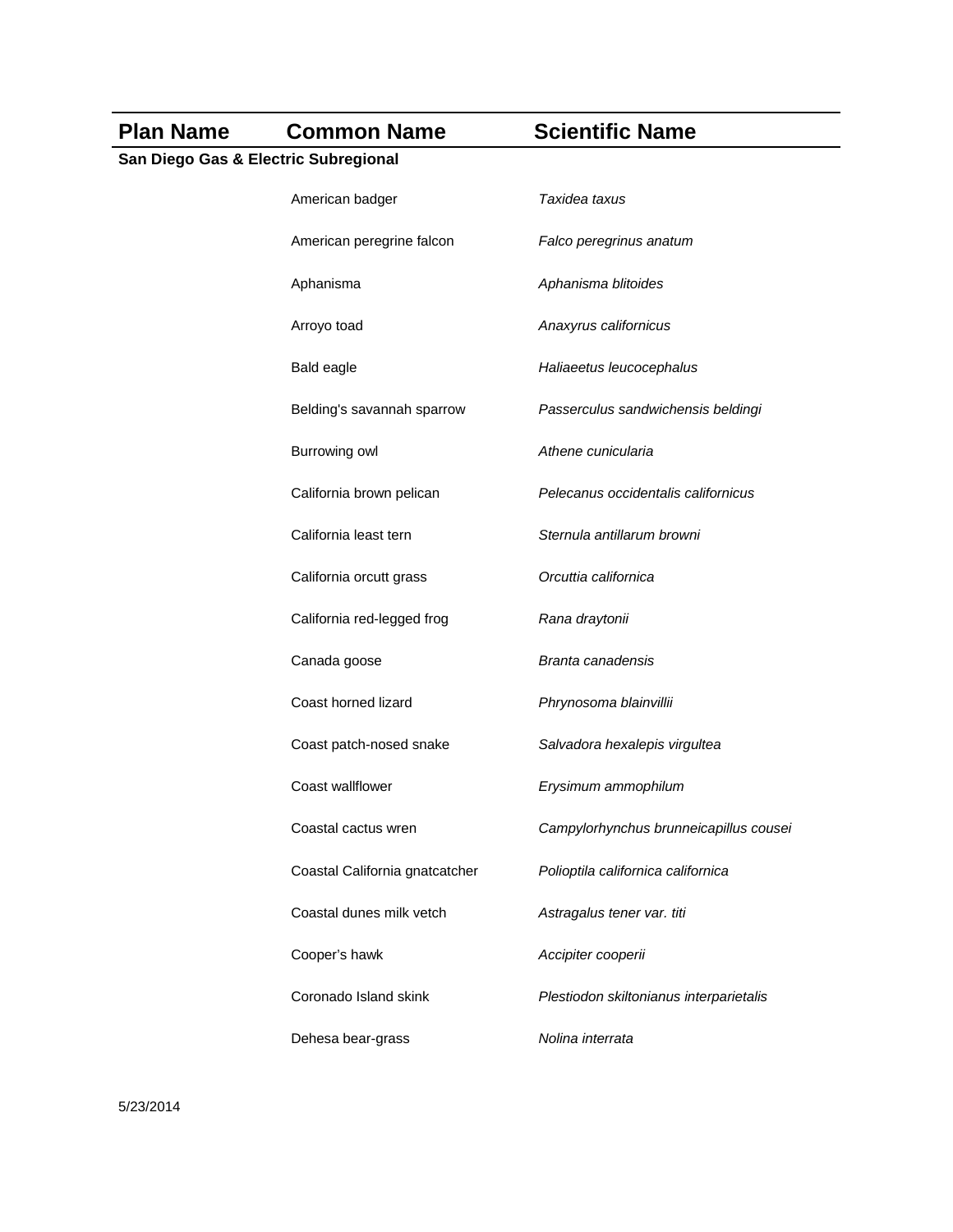| <b>Plan Name</b> | <b>Common Name</b>            | <b>Scientific Name</b>                     |
|------------------|-------------------------------|--------------------------------------------|
|                  | Del Mar manzanita             | Arctostaphylos glandulosa ssp. crassifolia |
|                  | Del Mar Mesa sand aster       | Corethrogyne filaginifolia var. linifolia  |
|                  | Dulzura pocket mouse          | Chaetodipus californicus femoralis         |
|                  | Dunn's mariposa lily          | Calochortus dunnii                         |
|                  | Elegant tern                  | Thalasseus elegans                         |
|                  | Encinitas baccharis           | Baccharis vanessae                         |
|                  | Felt-leaved monardella        | Monardella hypoleuca ssp. lanata           |
|                  | Ferruginous hawk              | <b>Buteo regalis</b>                       |
|                  | Fire reed grass               | Calamagrostis koelerioides                 |
|                  | Gander's pitcher sage         | Lepechinia ganderi                         |
|                  | Gander's ragwort              | Packera ganderi                            |
|                  | Golden eagle                  | Aquila chrysaetos                          |
|                  | Grasshopper sparrow           | Ammodramus savannarum                      |
|                  | Heart-leaved pitcher sage     | Lepechinia cardiophylla                    |
|                  | Jacumba pocket mouse          | Perognathus longimembris internationalis   |
|                  | Lakeside ceanothus            | Ceanothus cyaneus                          |
|                  | Large-billed savannah sparrow | Passerculus sandwichensis rostratus        |
|                  | Least Bell's vireo            | Vireo bellii pusillus                      |
|                  | Light-footed clapper rail     | Rallus longirostris levipes                |
|                  | Little mousetail              | Myosurus minimus ssp. apus                 |
|                  | Long-billed curlew            | Numenius americanus                        |
|                  | Los Angeles pocket mouse      | Perognathus longimembris brevinasus        |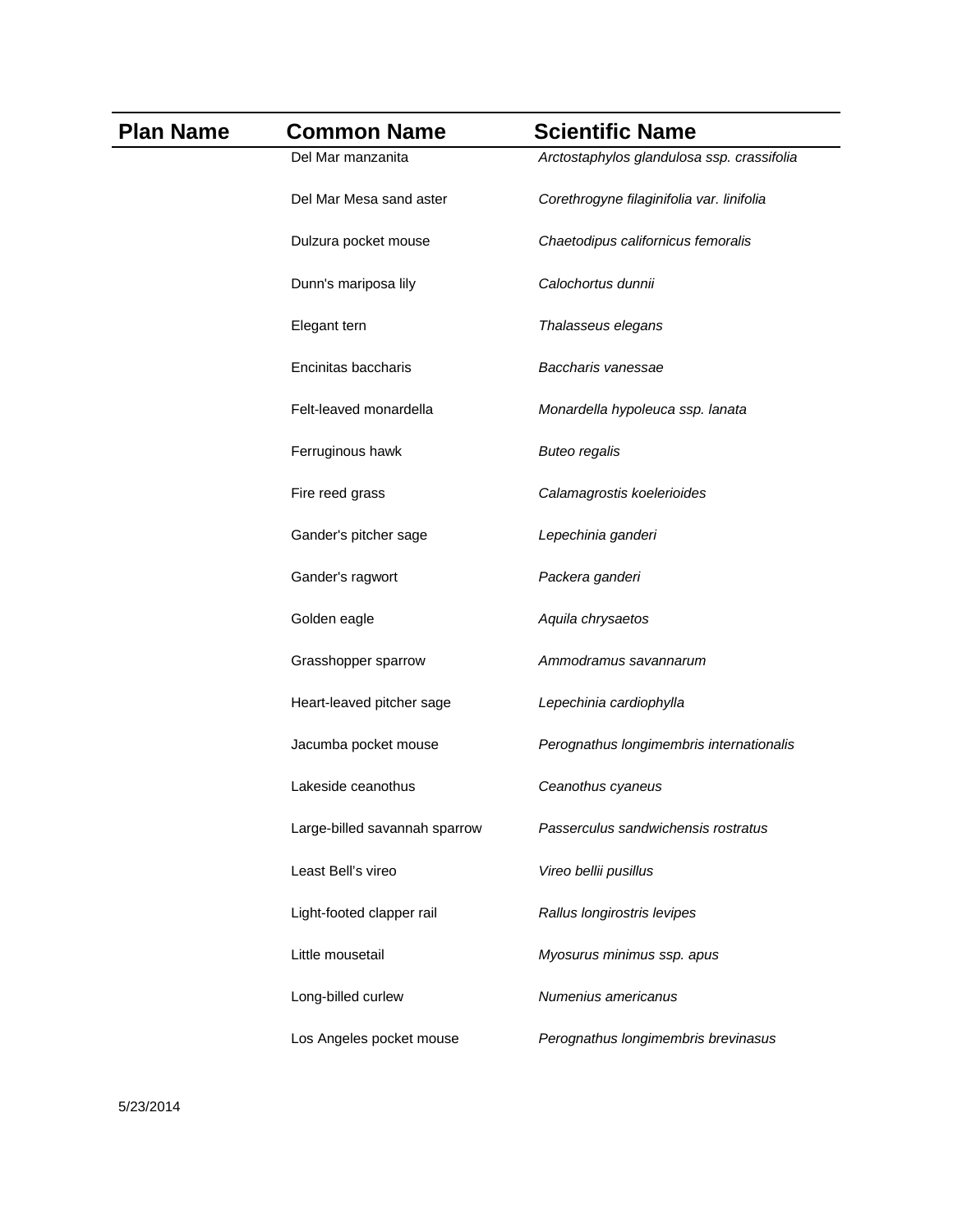| <b>Plan Name</b> | <b>Common Name</b>                     | <b>Scientific Name</b>                    |
|------------------|----------------------------------------|-------------------------------------------|
|                  | Many-stemmed dudleya                   | Dudleya multicaulis                       |
|                  | Moran's navarretia                     | Navarretia fossalis                       |
|                  | Mountain lion                          | Puma concolor                             |
|                  | Mountain plover                        | Charadrius montanus                       |
|                  | Narrow-leaved nightshade               | Solanum tenuilobatum                      |
|                  | Nevin's barberry                       | Berberis nevinii                          |
|                  | Northern harrier                       | Circus cyaneus                            |
|                  | Northwestern San Diego pocket<br>mouse | Chaetodipus fallax fallax                 |
|                  | Nuttall's lotus                        | Lotus nuttallianus                        |
|                  | Orange County Turkish rugging          | Chorizanthe staticoides ssp. Chrysacantha |
|                  | Orangethroat whiptail                  | Aspidoscelis hyperythra                   |
|                  | Orcutt's brodiaea                      | Brodiaea orcuttii                         |
|                  | Orcutt's bird's-beak                   | Dicranostegia orcuttiana                  |
|                  | Orcutt's spineflower                   | Chorizanthe orcuttiana                    |
|                  | Otay manzanita                         | Arctostaphylos otayensis                  |
|                  | Otay mesa mint                         | Pogogyne nudiuscula                       |
|                  | Otay tarplant                          | Deinandra conjugens                       |
|                  | Pacific pocket mouse                   | Perognathus longimembris pacificus        |
|                  | Pallid San Diego pocket mouse          | Chaetodipus fallax pallidus               |
|                  | Palmer's goldenbush                    | Ericameria palmeri var. palmeri           |
|                  | Palmer's grapplinghook                 | Harpagonella palmeri                      |
|                  | Parry's tetracoccus                    | Tetracoccus dioicus                       |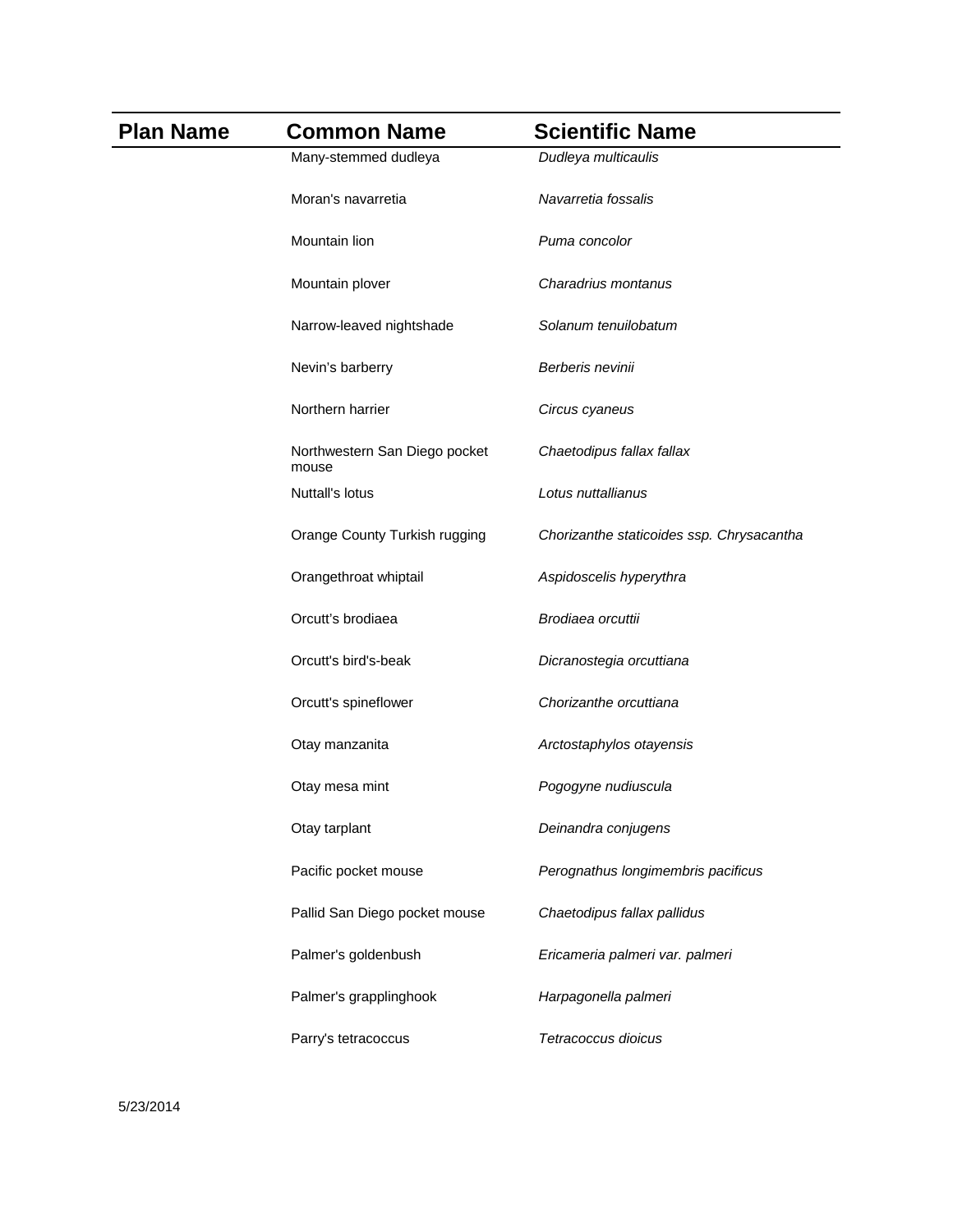| <b>Plan Name</b> | <b>Common Name</b>                | <b>Scientific Name</b>                      |
|------------------|-----------------------------------|---------------------------------------------|
|                  | Payson's jewelflower              | Caulanthus simulans                         |
|                  | Red-diamond rattlesnake           | Crotalus ruber                              |
|                  | Reddish egret                     | Egretta rufescens                           |
|                  | Riverside fairy shrimp            | Streptocephalus woottoni                    |
|                  | Rosy boa                          | Charina trivirgata                          |
|                  | Salt marsh bird's-beak            | Chloropyron maritimum ssp. Maritimum        |
|                  | San Diego ambrosia                | Ambrosia pumila                             |
|                  | San Diego banded gecko            | Coleonyx variegatus abbotti                 |
|                  | San Diego barrel cactus           | Ferocactus viridescens                      |
|                  | San Diego black-tailed jackrabbit | Lepus californicus bennettii                |
|                  | San Diego button-celery           | Eryngium aristulatum var. parishii          |
|                  | San Diego desert woodrat          | Neotoma lepida intermedia                   |
|                  | San Diego fairy shrimp            | Branchinecta sandiegonensis                 |
|                  | San Diego goldenstar              | Bloomeria clevelandii                       |
|                  | San Diego mesa mint               | Pogogyne abramsii                           |
|                  | San Diego ringneck snake          | Diadophis punctatus similis                 |
|                  | San Diego thorn-mint              | Acanthomintha ilicifolia                    |
|                  | San Miguel savory                 | Clinopodium chandleri                       |
|                  | Short-leaved dudleya              | Dudleya brevifolia                          |
|                  | Slender-pod jewelflower           | Caulanthus heterophyllus                    |
|                  | Small-leaved rose                 | Rosa minutifolia                            |
|                  | Snake cholla                      | Cylindropuntia californica var. californica |